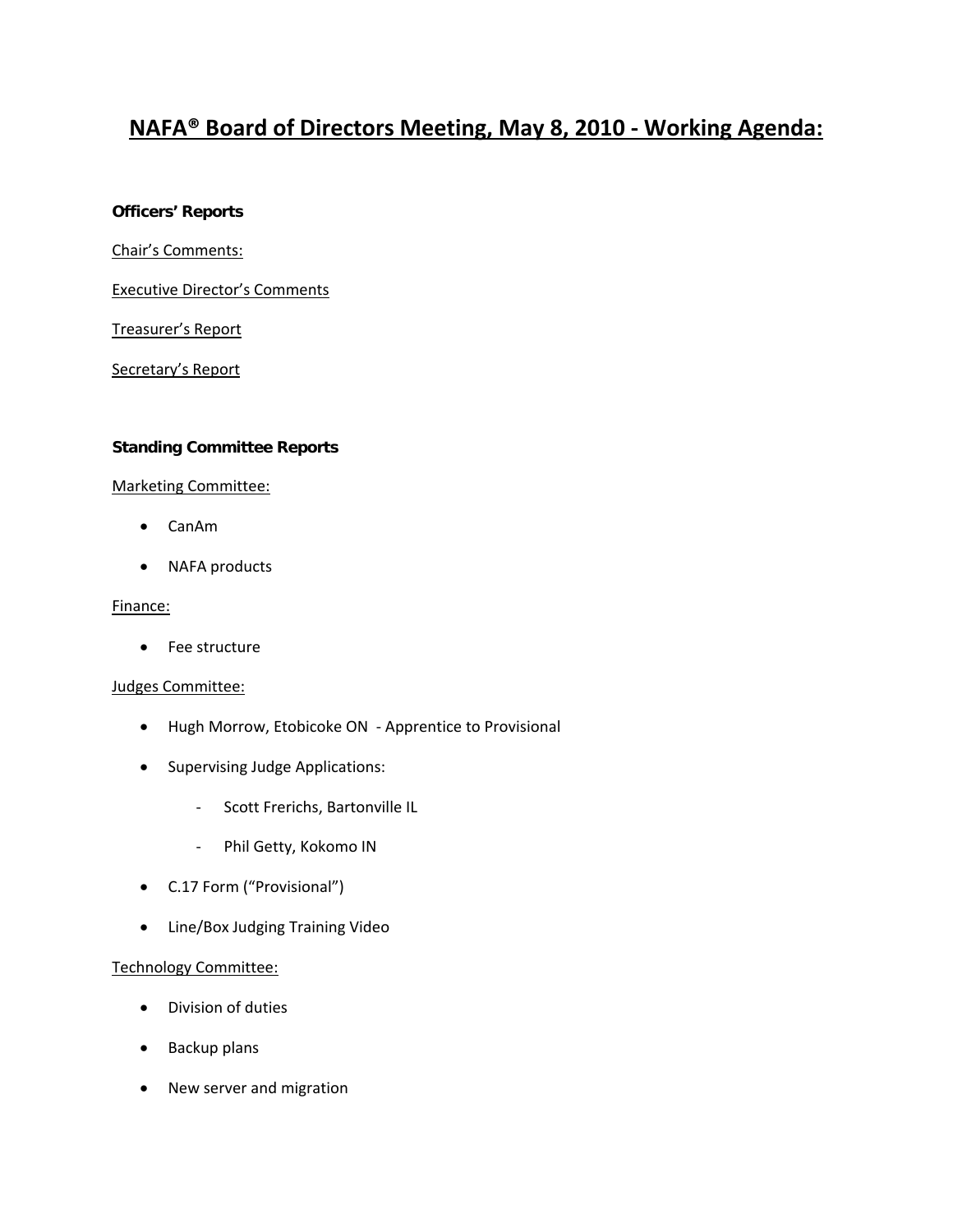- Online EJS tracking and maintenance
- Online sanctioning
- Fbscore program
- Measuring judge assignment tracking

#### Rules Committee:

- Balls permitted
- C.6 tournament results form
- By‐law review
- Double running of dogs
- Use of shields or other attachments to box
- Minimum runback
- New racing format request
- Clubs electing into adjacent regions
- Assessing regional points for multiple tournaments on the same weekend
- Training in the ring
- Consolidation of rules for running without EJS
- Modification of aggression excusal
- Definition of runback or runoff
- Rules opinions

### Disciplinary Committee:

Review Panel:

**Old Business:** 

**New Business:**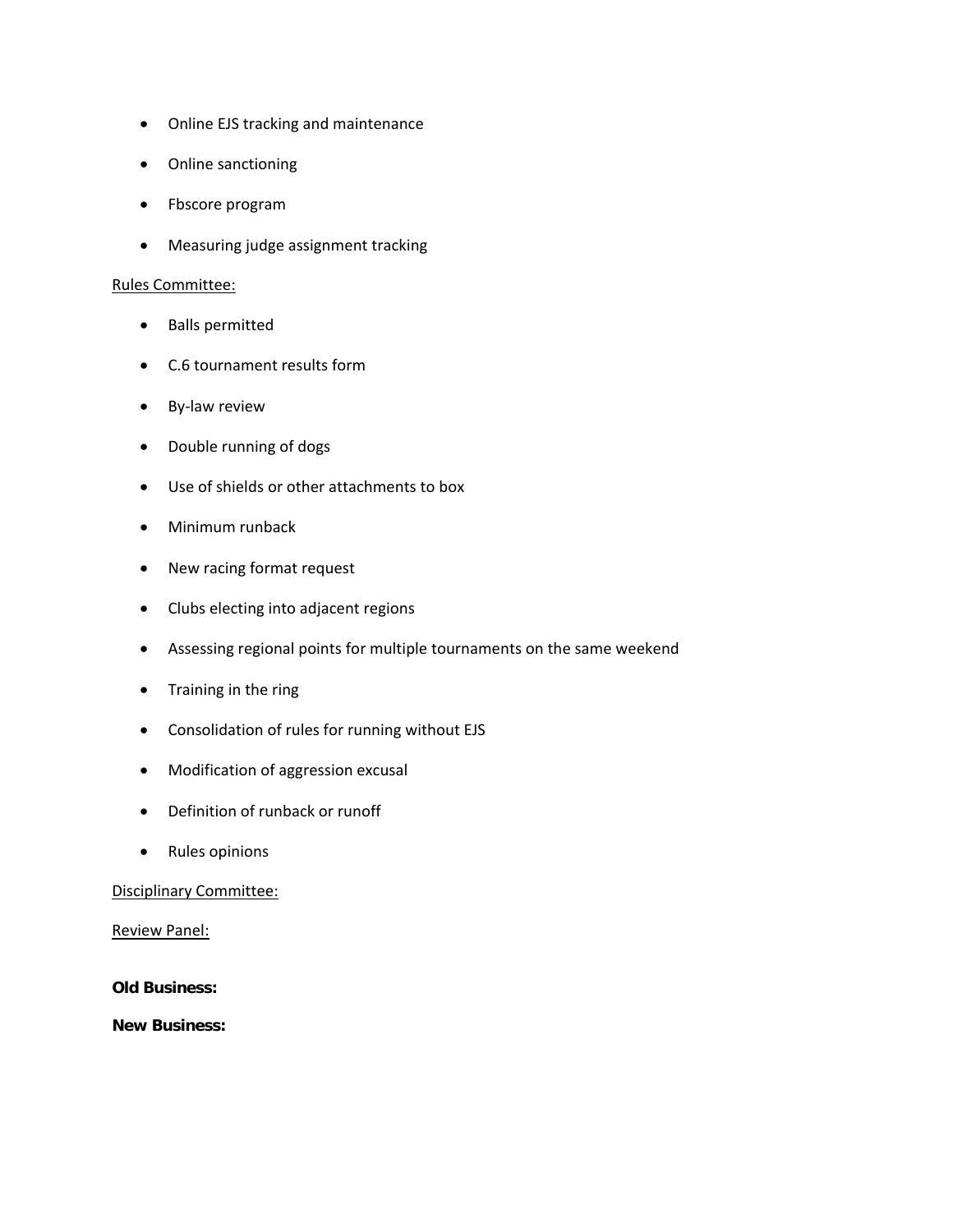# Rules Committee

# May 8, 2010 Agenda Items

### 1. Balls permitted

The Rules Committee received questions about whether the current rule regarding balls adequately addresses some of the balls currently in use, such as foam core balls. There was also a concern raised by Steph Doerr about the legality of balls that squeak. Our current rules do not prohibit balls with squeakers. The Rules Committee unanimously recommends the following clarification, which if adopted would also prohibit balls with noise makers.

Proposed modifications to Section 1.2 – Balls (page 3 of the current rulebook):

Each club shall have a supply of round balls subject to the size, safety, and comfort of the dogs. Approved balls may be any color, must bounce when dropped onto a hard surface, must roll, and must perform as required per Chapter 1 Section 1.1(d). Balls may not contain a noise maker, e.g. bells or squeakers.

### 2. C.6 Tournament Results Form

The rules committee recommends modifications to C.6 Tournament Results Form to comply with new rules for sending electronic results

### 3. Bylaw Review

Proposed modifications to bylaws – still in progress

### 4. Double running of dogs

Elizabeth Theesfeld wrote to express concern with double running of dogs, specifically, the safety and well being of dogs who are run on two teams. The Rules Committee previously addressed a similar issue at the August 2009 meeting and declined to recommend a rule change, stating:

We hope that dog owners know when their dogs are capable of safely double running. Many factors may go into this equation, including weight and condition of the dog, weather factors such as heat and humidity, and the age and experience of the dog. NAFA expects flyball competitors to take care of their dogs, to realize the physical limitations of their individual dogs, and treat them humanely.

The Rules Committee continues to believe that double running is an issue, but one which depends so much on handler and judge assessment of the dog's condition and what is being asked of it that no one‐ size-fits- all rule is adequate. We do propose, however, the following amendment to the Code of Ethics,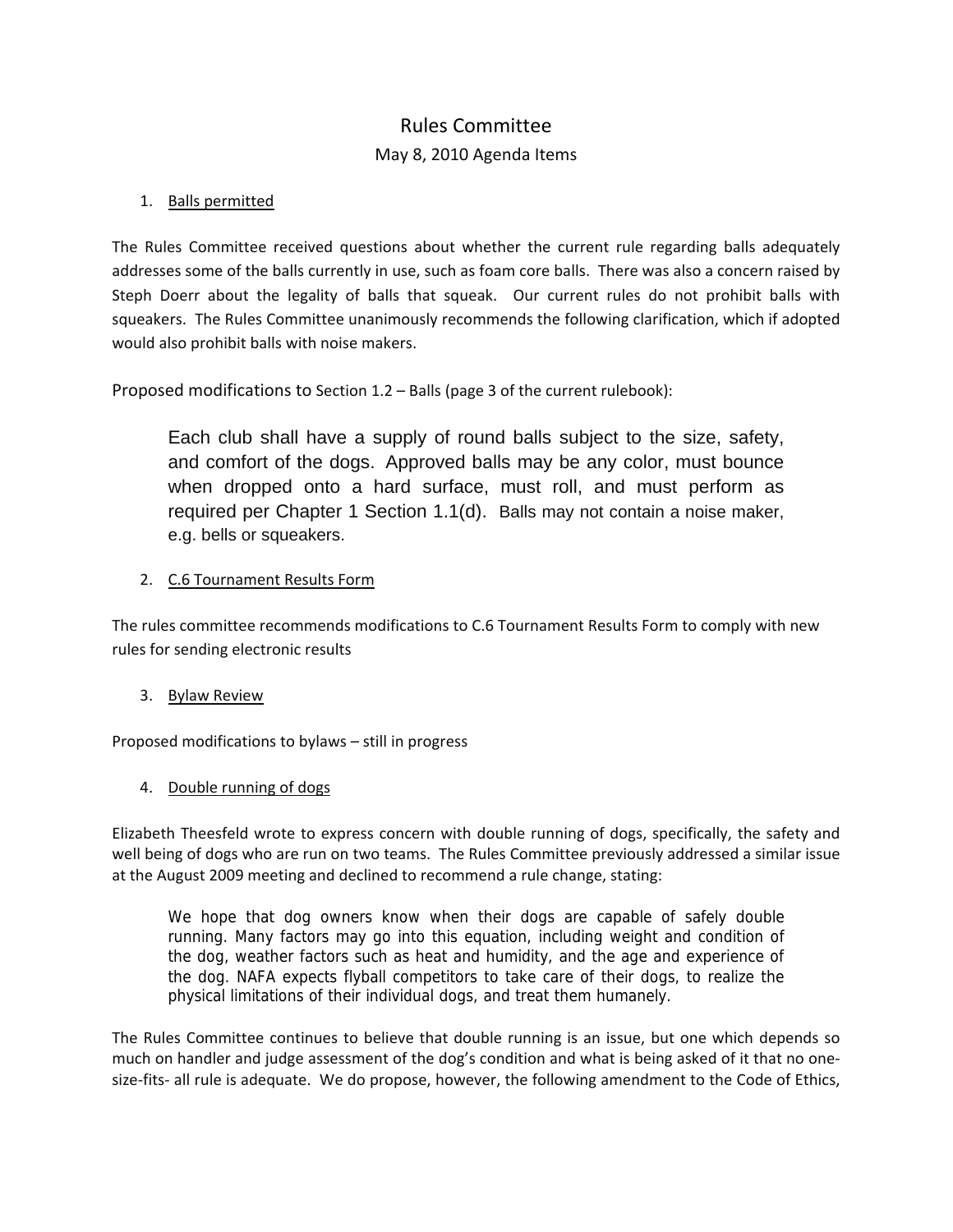to clarify that it is a violation to run a dog who is not in adequate physical condition for the number of races the dog is being asked to run:

Section 5.1 – Code of Ethics (page 23 of the current rulebook)

(d) Misconduct shall include, but not be limited to, abusive or foul language, demonstration of dissatisfaction with a judge's decision, inhumane treatment of a dog, racing a dog who is not in adequate physical condition for the number of heats the dog is asked to run, demonstration of poor sportsmanship, willful violation of the rules with the intent to gain an unfair advantage, or any other behavior or altercation that would leave a spectator or exhibitor with an unfavorable opinion of Flyball.

In reviewing the rules, the Committee also noticed that non-regular classes were not included, so we are proposing modifications to make sure that a dog is not also run in non‐regular classes, such as pee‐wee, etc. and recommending a modification to make 3(e)(i) parallel with other rules.

Proposed rule modifications:

# **CHAPTER 3 - TEAMS AND TIMESHEETS**

(e) A dog may be listed on two timesheets per day unless:

- (i) All entries received for a tournament's limited entry Regular Class were not accepted at the conclusion of the automated draw.
- (ii) The timesheets are in the same class of competition.
- (iii) The dog is listed on a timesheet in Veterans Class. A dog listed on a time sheet in the Veteran's class at a tournament may not be listed on a time sheet for any other class of competition in that tournament unless the classes are scheduled so as to be run on separate days to a maximum of one additional class.

# **Section 6.2 - Classes of Competition**

- (a) NAFA® recognizes five classes of competition: Regular, Multibreed, Open, Veteran's and Non-Regular.
- **(b)** The NAFA® Regular class of competition includes teams made up of any breed(s) of dog and/or mixed breeds and **must be offered at every sanctioned tournament.**
- (c) A Non-Regular class (Pee-wee, four-of-a-kind, etc.), is …
- (d) In Multibreed competition, teams must consist of …
- (e) The Open Class is subject to all existing NAFA® Rules of Racing and Corporate Policies and Procedures except that the 87 day rule stated in Section 7.5(a) of the Corporate Policies and Procedures does not apply to the Open Class. The Open Class is subject to the following additional specific rules:
	- (i) Other Classes or Time Sheets. A dog that is listed on a timesheet for a team in the Open Class may be listed on the timesheet for one additional team in another Class on the same day, except in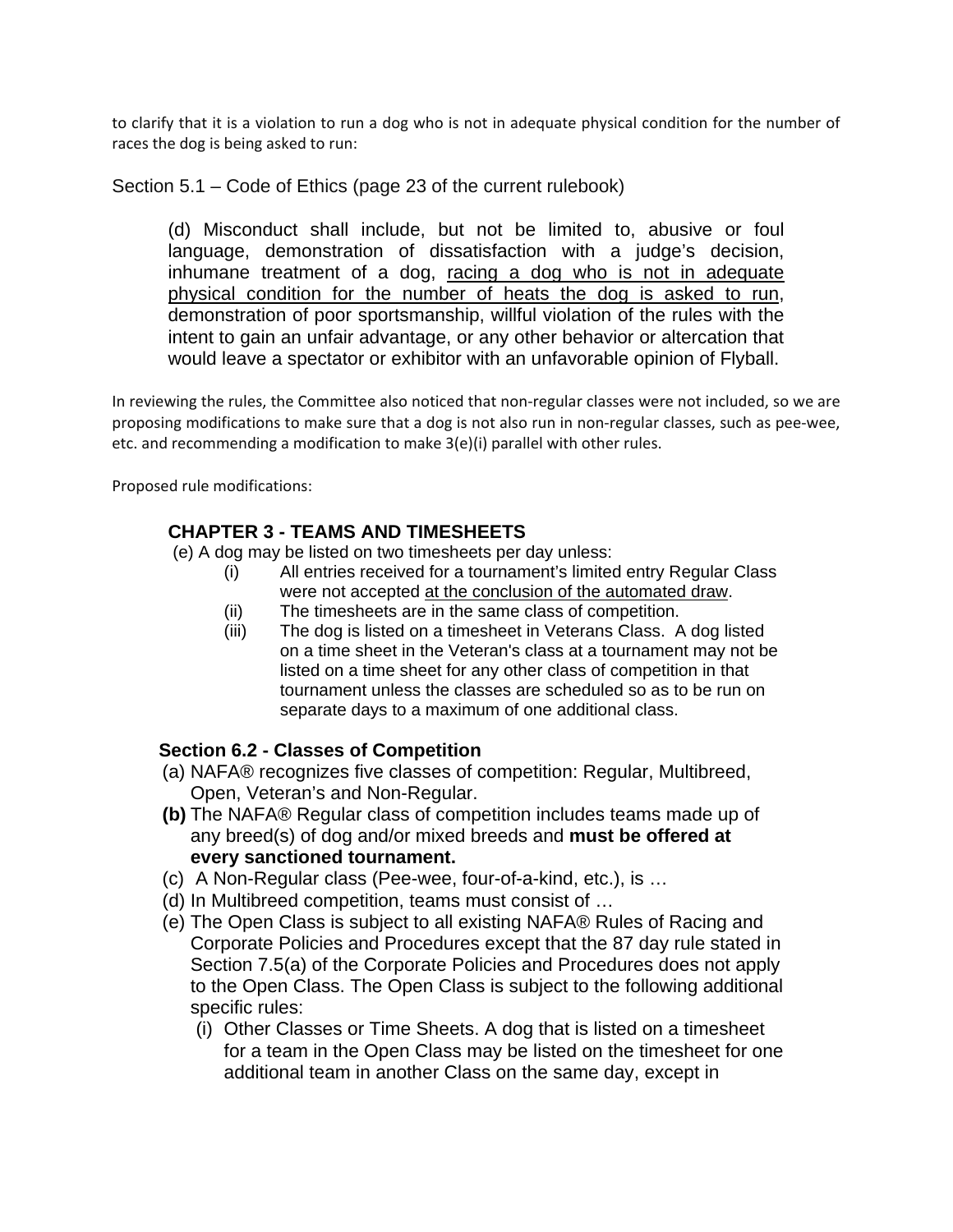circumstances where a second entry would be prohibited by Sections 6.2(f) or (g) of the NAFA® Policies and Procedures.

- (ii) Club Affiliation. A dog's club affiliation is not affected by reason of running in the Open Class.
- (iii) Seeding. …
- (iv) Record Times and NAFA® Seed Times…
- (f) In the Veteran's class, every dog …
	- (i) Race Schedule…
	- (ii) False Starts. In the Veteran's class, …
	- (iii) Jump Heights. In the Veteran's class, …
- (g) No dog shall be listed on more than one time sheet in any given class of competition. A dog listed on a time sheet in the Veteran's class at a tournament may not be listed on a time sheet for any other class of competition in that tournament unless the classes are scheduled so as to be run on separate days to a maximum of one additional class.
- (h) Dogs may not compete in more than one class at a NAFA® sanctioned tournament except:
- (i) When the tournament's regular class is unlimited or;
- (ii) When all entries received for a tournament's limited entry regular class are accepted at the conclusion of the automated draw.
- 5. Use of shields or other attachments to box

Lisa Peckham submitted a request to the Rules Committee for clarification of whether shield or wings could be attached to the box and, if so, what rules applied during the race.

The Rules Committee has reviewed this issue and believes that currently shields, wings, or other attachments to the box are permitted as long as the boxloader does not change them during racing. There was a split as to whether the attachments may exceed box dimension during the race, for instance, if a dog bends a wing outside permitted box dimensions during racing. The majority of the committee recommended a modification to the rule to find that any attachments could not exceed the box dimensions during racing. Other members of the committee were against such a proposal, primarily because of the difficulty of enforcing the rule.

The proposed rule change to Section  $1.1(e)(v)$  (page 2 of the current rulebook):

The box shall not exceed these dimensions at any time during racing (including any attachments to the box, e.g. carrying handles, cocking devices, or shields/wings). The boxloader may not change the configuration of the box during the heat except as needed to load the ball or to straighten the box if it has shifted during the heat.

Alternate proposed language: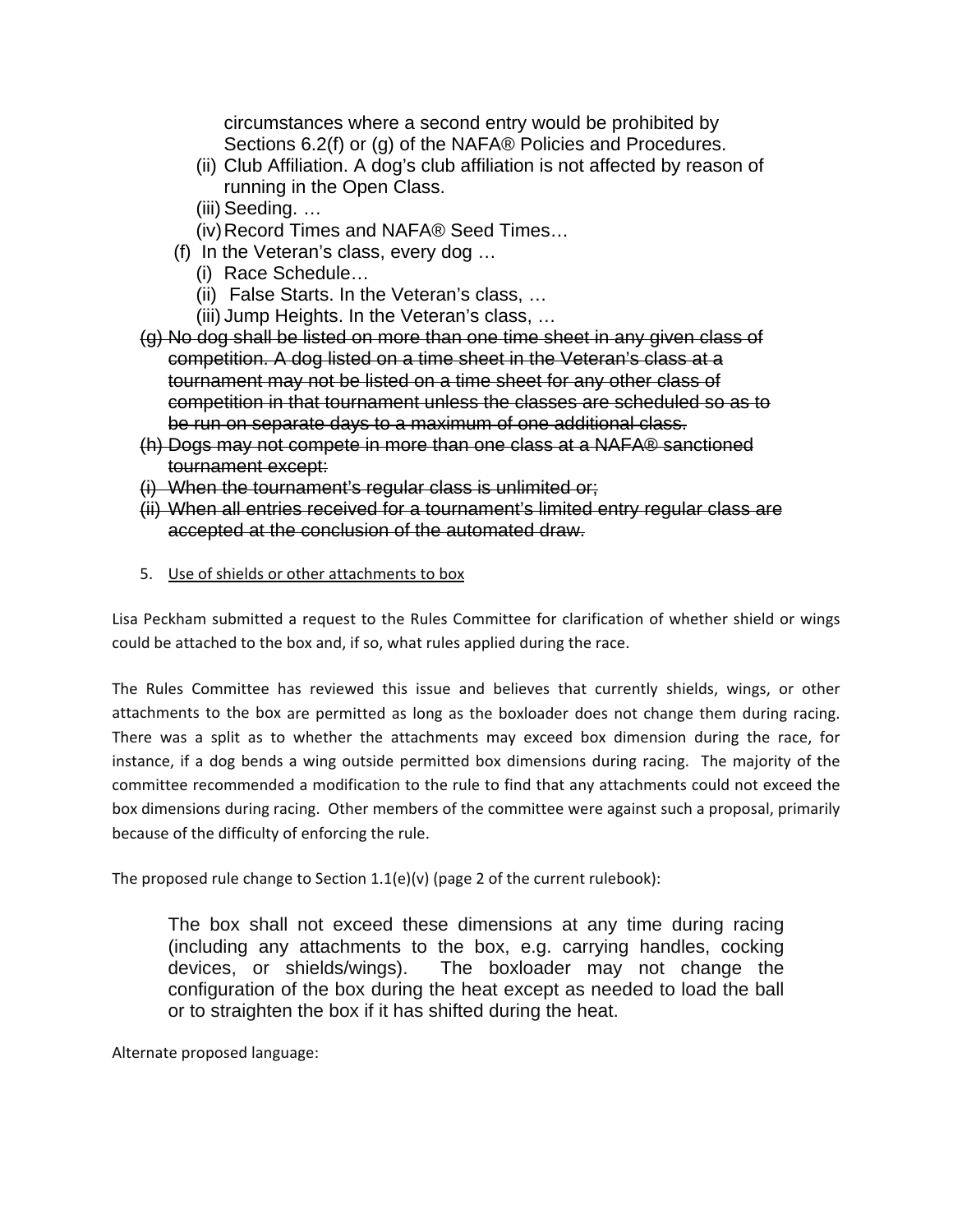The box shall not exceed these dimensions at any time during racing (including any attachments to the box, e.g. carrying handles, cocking devices, or shields/wings). The boxloader may not add or remove any attachments during the heat except as needed to load the ball. There should be no moving parts operational during the heat other than those responsible for moving the ball. Parts of the box should not move except for loading and launching the ball.

6. Minimum runback

The Rules Committee received a proposal from Jon DosPassos requesting tournaments with less than 45 feet of runback not count for regional points.

The current rulebook specifies a minimum runback of 29 feet. The Rules Committee discussed at length possible safety and training issues involved with tournaments with runback this short. Training methods have changed substantially over the years and there was concern that the existing minimum runback rule did not provide adequate runback for an increasing number of dogs and teams. After discussion and research, the Committee was unanimous in recommending that the minimum runback be increased to 50 feet. The Committee was also unanimous in recommending that the Executive Director should be empowered to grant exceptions to the minimum runback where adequate notice was given to teams and appropriate safety measures were put in place. The Committee was split as to whether tournaments where exceptions were granted should count for regional points.

The proposed rule modification is:

# **Section 2.4 - Ring Layout**

(a)The minimum area required for two regulation lanes is approximately 30 feet by 110 feet. There shall be two racing lanes set a minimum of 12 feet from center to center and a maximum of 17 feet center to center. In cases of racing lanes being placed on hard surfaces or carpet (such as indoor/outdoor carpet where rug burns are possible), each racing lane shall be matted at a minimum 4.5 feet on either side of the racing lane center line for the length of the racing lane leading up to the first jump and an area from the last jump to the backstops. Where sod, dirt, grass or similar surfaces are available, matting shall not be required. All racing surfaces must be free of apparent contaminants. The length of the racing lane shall include an area not less than 50 feet leading up to the start/finish line and an area behind the box and in front of the backstops to a minimum of 5 feet and that the backstops may protrude up to 2 feet in front of the box line. For tournaments held in venues that will not accommodate 50 feet of runback, the tournament director may apply for an exception from the Executive Director if adequate notice is given to teams and appropriate safety measures are put in place. If the Executive Director grants an exception, the tournament will/will not count for regional points.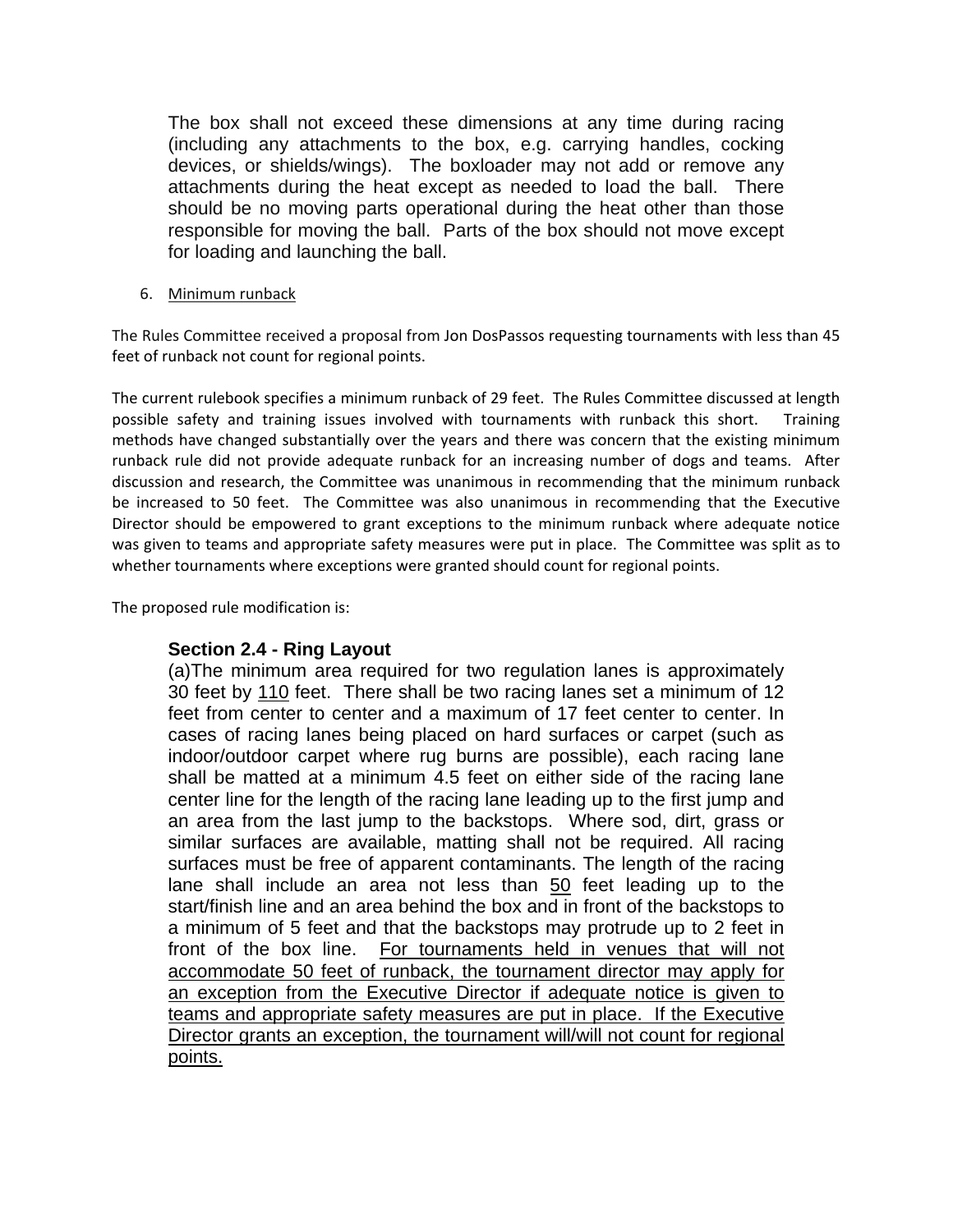The Committee also recommends a modification to the diagram in the rulebook to reflect any changes to the minimum runback.

### 7. New Racing Format Request

Jules Comeau presented a request for recognition of a new racing format:

*After the round robin is done in a 5 team division, each team has raced 4 races. Instead of running a single elimination round which will leave one team with 5 races and the others with at least 6 and the possibility of 7 races, tournaments in region 10 have, for several years, been using a tournament format that we call extended round robin every* time there are 5 teams in a division. We started using it when it was proposed by one of *our tournament directors and was approved by Sam. This format has become very popular and is supported by all clubs in the region. It works like this:*

*Teams are reseeded after the round robin based on the result of the round robin. The extended round robin has 5 races : 1vs2, 2vs3, 3vs4, 4vs5, 5vs1.*

The Rules Committee considered this request, but does not recommend its approval. Some of the considerations were that the existing round robin and elimination formats already provide adequate options for tournament directors. And, the proposed format may put teams seeded in second place in a more challenging position than those in third and fourth place.

### 8. Clubs electing into adjacent regions

Request from Tammy Bonas for a rule change to 8.3(c) (page 39 of the current rulebook):

*(c) All points and tie‐break times for Regional Championships must be earned in the Club's home region, i.e., an "in‐region" team. A Club's home region, absent a written request for change, is the place of residence of the Club owner shown on NAFA® Form C.11. A Club that is located within 60 miles of the regional border may change regional affiliation by written request to NAFA®. Requests to change regional affiliation to an adjacent region must be received before the start of the racing year to take effect that year. A host club's regional affiliation shall determine the region in which regional points accrue for tournaments hosted by that Club.*

*Tournaments hosted out of region, but declared in region because of a regional exemption on the host club, must be within 60 traveling miles of the region border, otherwise the tournament will count for regional championship points in the geographical region where it is held.* 

The Rules Committee considered these requested rule changes. None of the Committee supported placing a limitation on clubs being able to elect into an adjacent region based on a mileage limitation from the club owner's residence. Clubs often comprise members from different locales and, in geographically large regions, especially towards the mid‐west and west, this type of mileage restriction would be unworkable.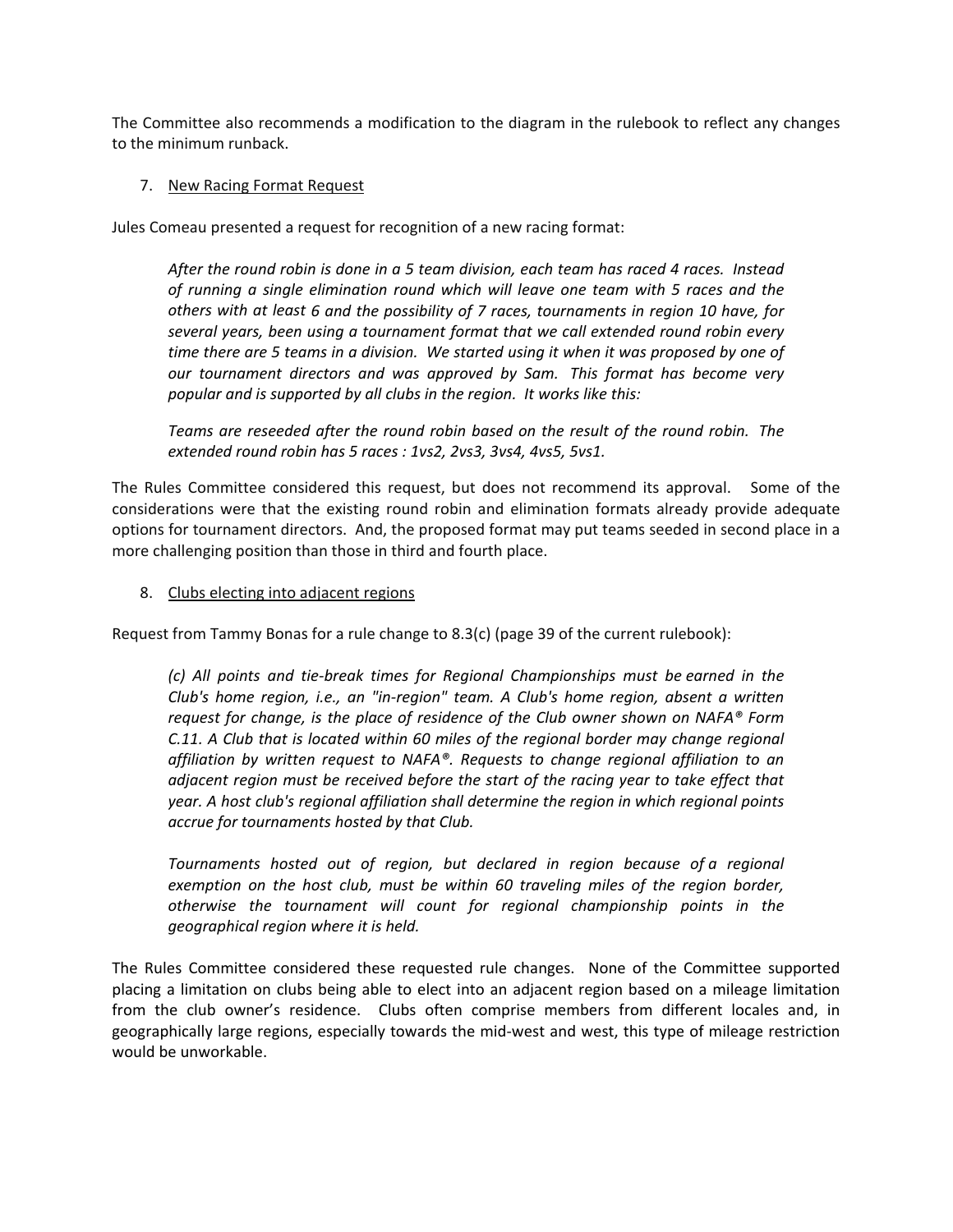The Committee was split as to whether there should be some form of mileage restriction on how far tournaments could be from the regional border. Some members felt a mileage restriction, although larger than that proposed, would be reasonable. However, others are concerned about the potential impact, especially in the geographically larger regions. All members agreed that if there was repeated abuse, such as a club hosting many tournaments per year in a remote location not readily accessible to the region, this should be able to be addressed to the Executive Director.

### 9. Assessing regional points for multiple tournaments on the same weekend

Request from Zac Chernik for clarification of how regional points are assessed when a region has two tournaments in different cities on the same weekend. Specifically the question was whether a club could accrue regional points from both tournaments if they sent teams to both tournaments.

In reviewing this request, the Rules Committee unanimously agreed that the answer depends on whether more than 7 weekends of tournaments were held in that region during the racing year. If more than 7 weekends of tournaments are held, then under Section 8.3(f) (page 40 of the current rulebook), then points would only be awarded based on the club's best finish. To clarify the rule, the Rules Committee recommends modifying as follows:

When a region hosts events in more than 7 tournament weeks, a Club will earn regional points from up to 80 percent of the tournament weeks in that region based on the Club's best finish from any event to a maximum of 10 tournaments held in separate tournament weeks. In the case where multiple events exist in a tournament week, regional points are still awarded based on in-region placement within each tournament. When regional points are not awarded due to a Club's prior win in the same week, the points will not be awarded to teams finishing lower in the tournament. For example, if a Club finishes first on each day, then the fastest time will be used for that Club's regional points but no first place points will be awarded on the second day as the winner has blocked out the win from other Clubs.

If there are 7 or less tournament weeks in a racing year for the region, then points are awarded from tournaments regardless of the number of tournaments in a tournament week, so a club could receive multiple points from multiple locations.

### 10. Training in the ring

The Rules Committee received questions from Emily Venator about various types of conduct inquiring whether they would constitute training in the ring. In reviewing these questions, the Rules Committee had concerns about whether the current rules gave sufficient support to a judge to call training in the ring when the assistance was from someone other than the handler, whether that person be inside or outside the ring. The Rules Committee recommends the following change: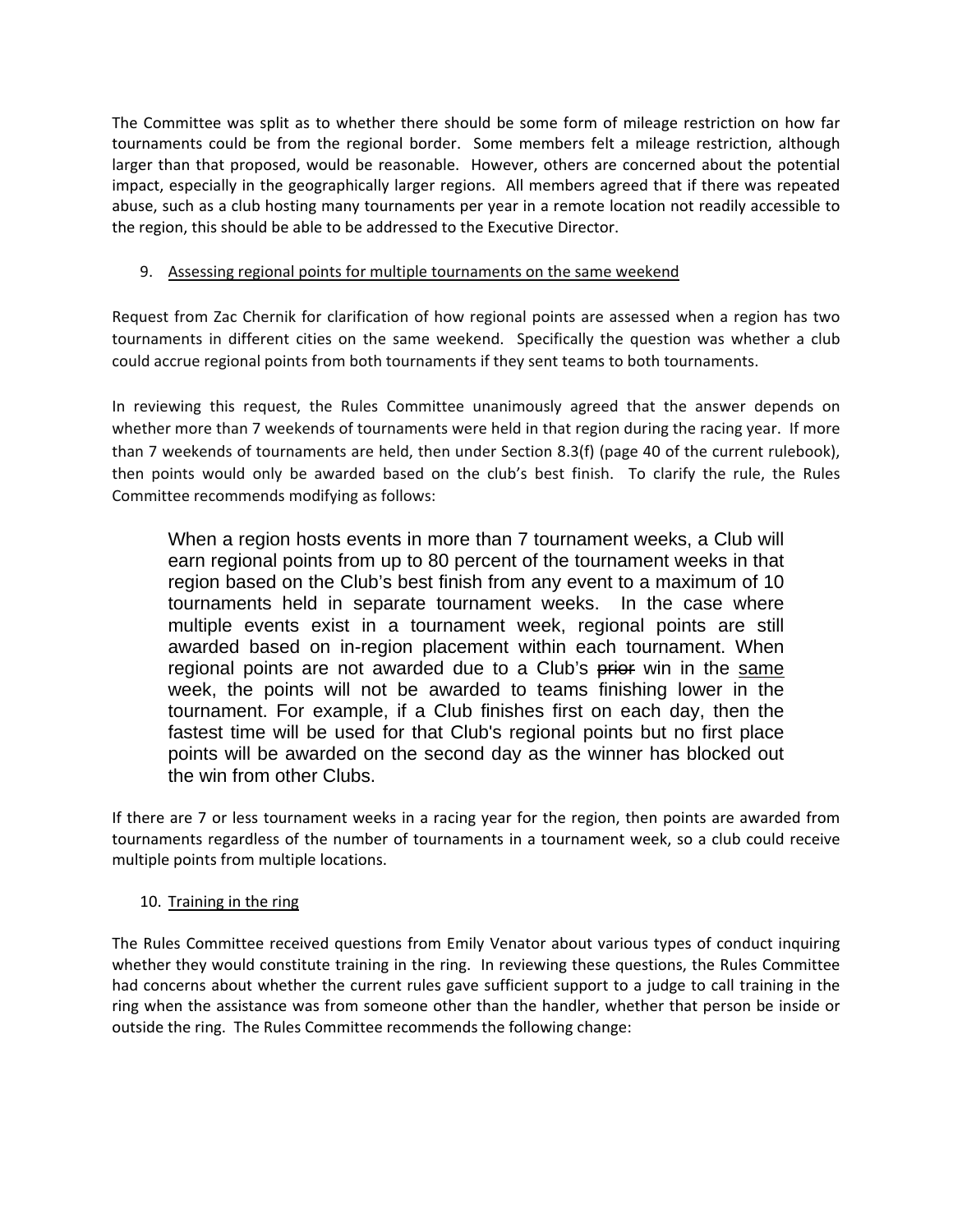Chapter 3 (page 5 of the current rulebook)

(c) Each team is to consist of a minimum of four dogs and four handlers, with a maximum of six dogs and six handlers, plus a box loader and at the discretion of the team, a runner or two, to pick up loose tennis balls, to set up knocked down jumps, or to otherwise assist the team, provided doing so does not interfere with the judges or the opposing team and does not in any way assist the dogs in navigating the course or violate the rules.

This rule change would make it clear that other people may assist the dogs and handlers, but may not assist the dog in actually navigating the course. A person helping catch the dog in the back area, or revving the dog up before they run would not violate the rules. But, a person funneling a dog into the jumps or running alongside the dog as they run over the jumps (even outside the ring) would not be permitted. Using food in the ring is permitted, as are tugs and other motivators.

### 11. Consolidation of rules for running without EJS

Dana Nichols requested that the Rules Committee consider consolidating rules that apply when racing without an EJS into one location.

# **Section 8.7 – Racing without EJS (Electronic Judging System)**

The following rules apply when racing any heat without EJS for any reason:

- a) The breakout rule (section 8.1) does not apply;
- b) Racing procedures
	- (1) The Head Judge (starter and referee) shall be positioned between the racing lanes in the area between the start/finish line and the lead dogs to start the heat. If necessary, a Head Judge shall reposition himself/herself so as not to interfere with competing teams.
	- (2) The Head Judge shall maintain a consistent starting cadence of approximately one (1) second intervals throughout the tournament, and shall indicate the start with a whistle. For example, please see illustration 5.1. In tournaments with multiple judges, uniform visual start signals should be used.

# INSERT: **Illustration 5.1 – Starting positions without Electronic Judging System "Ready" "Set" "Tweeet"**

- **(3)**Early passes and other infractions will be indicated by the Line Judge and/or the head judge;
- (4) If necessary, the Head Judge (starter and referee) should be in position to assist the Line Judges in determining winners of close heats.
- (5) When a heat is judged to be a tie with, the head and line judge's decision as to the winner of the heat must be unanimous and shall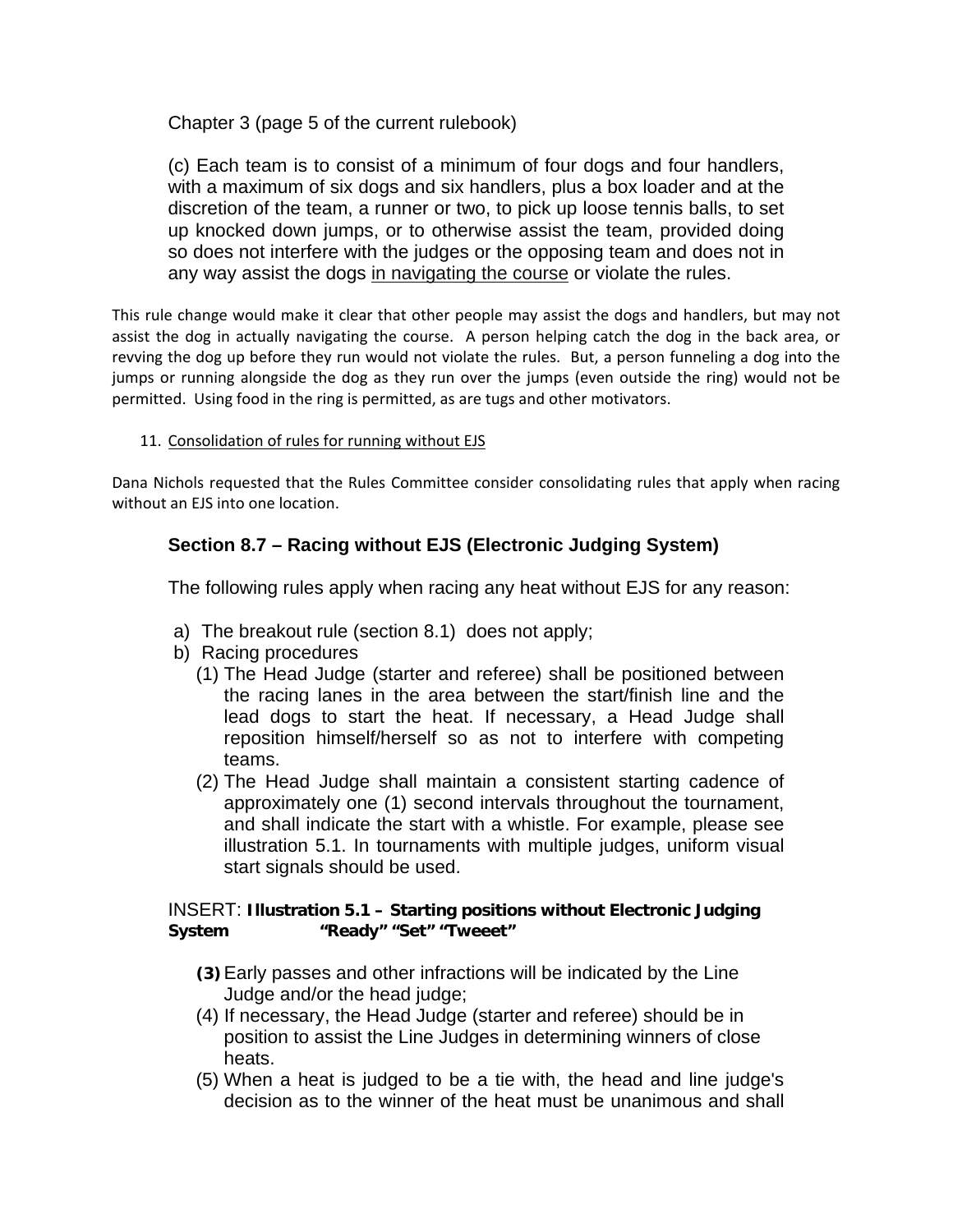be based on their visual view of the finish line, not on the clocks. If the Line Judges are not in agreement, the Head Judge shall consult with the Line Judges and either declare a winner or declare the heat to be a tie.

These sections would then be deleted from the current locations in the rulebook.

### 12. Modification of aggression excusal

The Rules Committee received an email concerning the dog aggression rules from Ken Bullard. This email came in after the two lengthy pre-meeting conference calls to prepare for the May 8 meeting the committee conducted and thus has not been discussed in formal committee meeting at this time. The request was that this be addressed at the May 8 meeting and so we have listed it on the committee report. (Note that rules amendments normally have an effective date of October 1.)

Ken Bullard proposes to modify 8.4 – Aggressive Dogs as follows:

*If a dog, not provoked, bites, regardless of damage, a person or other dog or exhibits escalating aggressive behaviors, the dog may be suspended by the judge for the duration of the tournament (weekend). The participant may be warned as a precursor to excusal. If however, a dog, unprovoked, inflicts injury on another dog or person, then the dog will be excused from racing and a determination will be made by NAFA as to the dog's continued participation in flyball events. With regard to the judge, he/she must be willing to clarify any decisions made during a tournament.* 

The current rule states (on page 13 of the current rulebook):

### **Section 8.4 - Aggressive Dogs**

If a dog shows undue aggression toward another dog or handler at any time during the competition, the Head Judge may excuse the dog from competing. Dogs that are excused, are excused from competing for the remainder of that event. The degree of aggression that warrants excuse is to be determined by the Head Judge. The Head Judge must report any dog excused from competition to the Executive Director on NAFA® Form C.12.

The proposal appears to be substantially copied from the U-FLI rule on aggression.

As noted, we received this too late to evaluate it formally. Some members of the committee are concerned that, under the guise of providing more specificity, the proposal actually seems to narrow the instances in which aggression can be effectively addressed. The use of the word "unprovoked," for example, suggests that aggression isn't subject to the rule even if it's hugely disproportionate to the provocation. What is meant by "escalating and continuing aggression" is also unclear. Last, it seems to mandate excusal and perhaps an outright ban even if a dog bites accidentally, in going for a tug or in two dogs going for the same ball or toy.